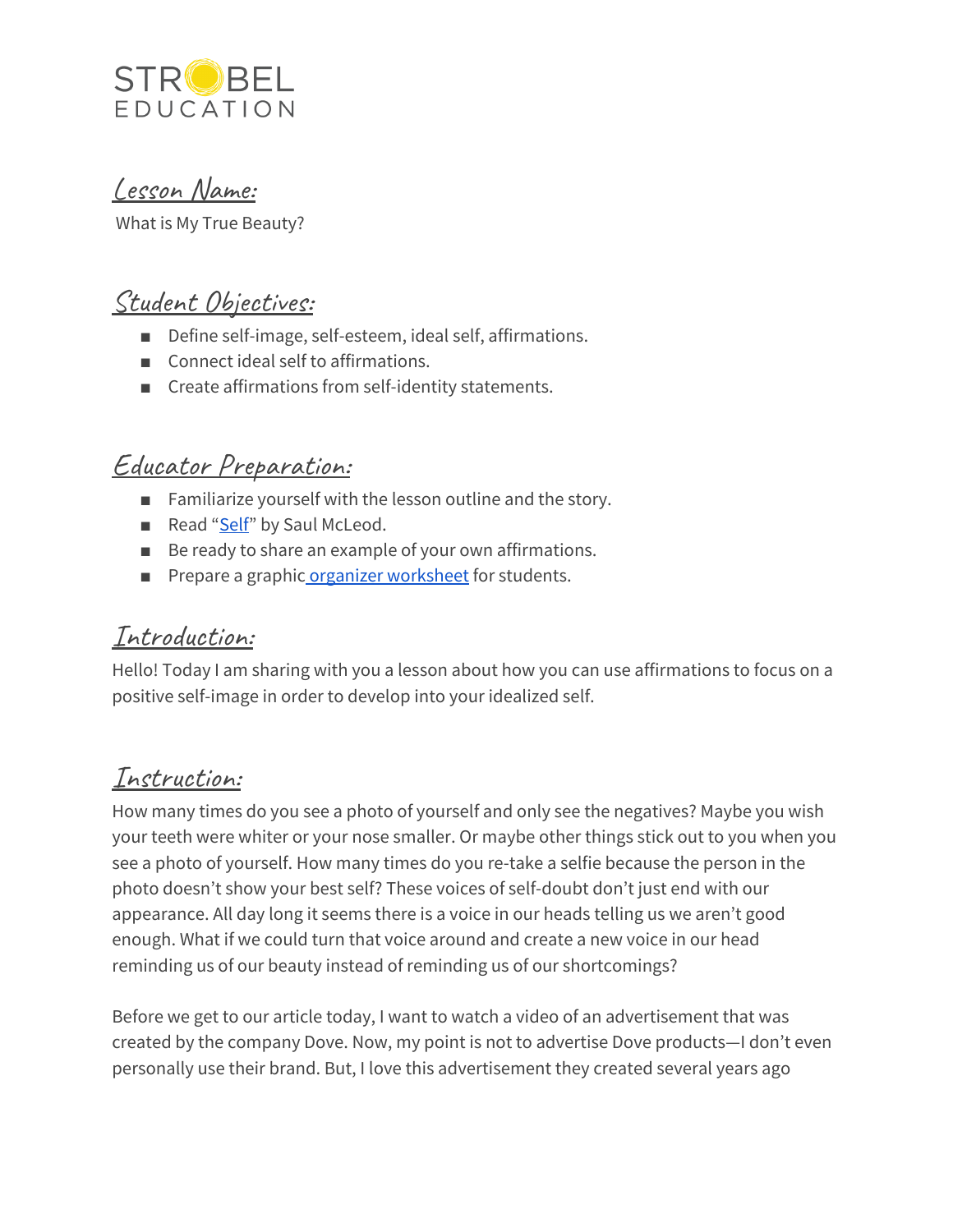

because it powerfully shows that the way we view ourselves is not the way that others may view us. It also shows the power of thinking more positively about ourselves.

#### Show [video](https://www.youtube.com/watch?v=XpaOjMXyJGk).

### Interaction:

To me, this advertisement really emphasizes that the voice inside our head, filled with self-doubt, isn't really the way other people see us. This isn't just something women experience—regardless of our gender, we often hear those voices of self-doubt. It is so easy to be self-critical, but it is powerful to view ourselves in a positive way. Next, we are going to read an article together that explains the connection between how we view ourselves and the power of positive thinking.

Go over ["Self-concept"](https://www.commonlit.org/en/texts/self-concept) by Saul McLeod.

*\*Teacher note: Depending on the ability/maturity level, you might read the article to students or summarize the following key points:*

- In the article, the author defines self-concept as a general term for how we view ourselves. He claims that there are three different ways in which to understand self-concept: our self-image (how we view ourselves), how much we value ourselves (self esteem), and what we want to be (our idealized self).
- First, the author talks about our self-image—how we view ourselves. He says we tend to view ourselves in different categories: physical description (I have green eyes), social roles (I am a teacher and a daughter), person traits (I worry a lot), and existential statements (I am a human being). Our self-image is not always accurate though—it is shaped by the media, our family, and our friends.
- Second, the author discusses self-esteem—how much we value ourselves. If we have high self-esteem, we have confidence in ourselves and we experience greater happiness. If we have low self-esteem, we tend to feel insecure and worry about what others think. Our self-esteem can fluctuate depending on the situation. It is shaped by our relationships, our social roles, how others respond to us, and how we feel we compared to others. Our goal is to grow in our self-esteem so that we can feel more confident and happy with who we are.
- Third, the author introduces the idea of the idealized self—this is who we would like to be. The author interestingly notes that sometimes there is a huge gap between our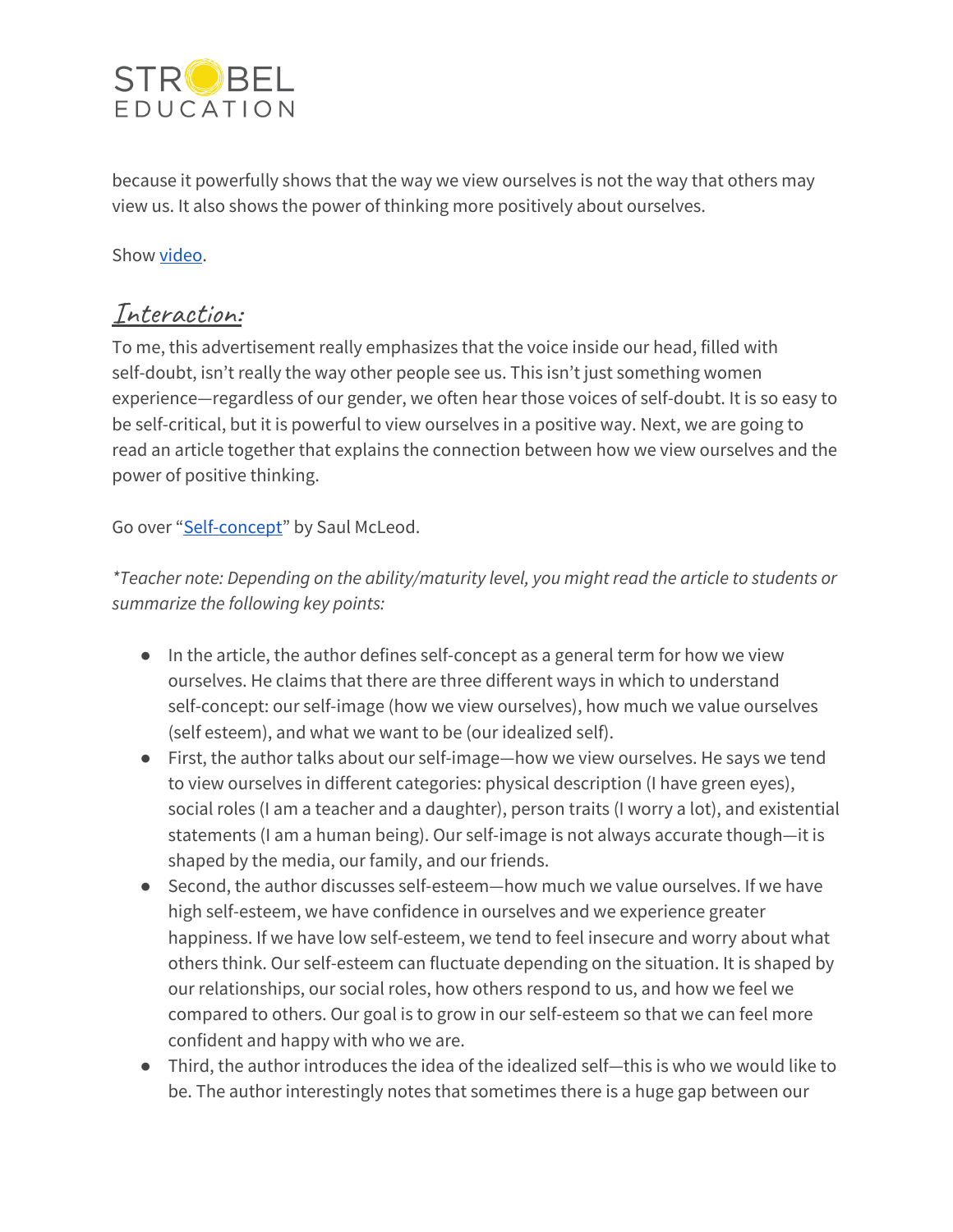

self-image and our idealized self. The author calls this incongruence. There will always be a difference between our self-image and our idealized self, but when the gap is large, it is very easy to become frustrated with ourselves.

## Closure:

In the article, the author mentions that oftentimes, there is a mismatch between the way we view ourselves and the way we want to be, which leads to negativity.

There's a connection here to the example of the Dove beauty advertisement from earlier. The women all wanted to be super beautiful. That was their idealized self. But, their self-image did not match up with that—they did not think they were beautiful and so they emphasized all their imperfections. Because of this mismatch between their idealized self and their self-image, the women often felt negative about their appearance. But, through this experiment, they discovered that their self-image did not match how other people saw them at all.

What is a way that we can help our self-image and our idealized image to match up more closely? One way is through affirmations. Affirmations are a type of positive thinking. They are positive phrases about yourself and your world that you repeat to yourself daily as a way of helping you see yourself as your idealized self instead of only focusing on the negatives. Rather than listening to the negative voice inside our head, we create a new voice—a positive voice—to speak to us instead. Research has shown that when we use affirmations to develop a more positive self-image, the affirmations have the power to shift the way we think about ourselves, bringing more connections between our self-image and our idealized self. To go back to the Dove advertisement, by repeating positive affirmations, we can begin to see ourselves as a beautiful image instead of one that is filled with all our imperfections.

## Activity:

Today, we are going to focus on developing affirmations that reflect our more idealized self by responding to the article that we read today. I am going to provide a modeled example of how you are going to respond to the article and fill in the graphic organizer.

\**Teacher goes over the graphic organizer with the modeled examples.*